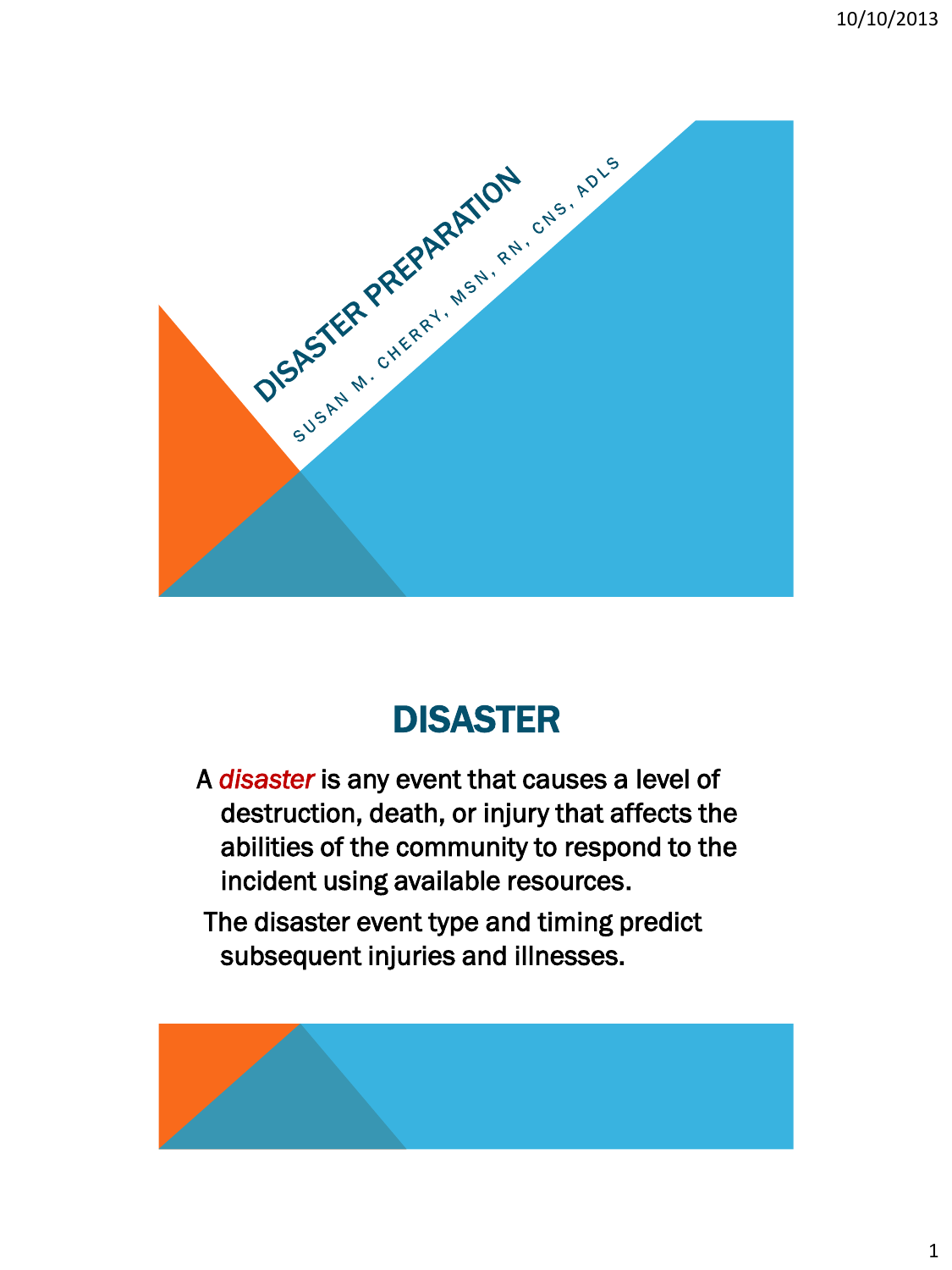## TYPES OF DISASTERS: NATURAL DISASTERS

Meteorological: Hurricanes, tornadoes/cyclones, hailstorms, blizzards, snowstorms, thunderstorms and lightning, extreme heat and cold, and droughts

Topological: Landslides, avalanches, mudslides, and flash floods Disasters that originate underground: earthquakes, volcanic eruptions, and tidal waves (tsunamis)

Bacteriological: Pandemics and disease epidemics and insect swarms



# TYPES OF DISASTERS: HUMAN-GENERATED DISASTERS DIRECT CAUSES ARE IDENTIFIABLE HUMAN ACTIONS-DELIBERATE OR OTHERWISE

Warfare: Conventional warfare (bombings, blockage and siege); and nonconventional warfare (nuclear, chemical, and biological); and acts of Terrorism  $\left| \right\rangle \bullet$  Radiological incident/water supply or food contamination, and critical infrastructure failure.

Civil disasters: Civil unrest, riots and demonstrations

Accidents: transportation (planes, trucks, autos, trains, and ships); structural collapse ( buildings, dams, bridges, mines, & others); explosions (natural gas); fires; chemical (toxic waste, hazardous spills); and biological (sanitation) or **Pollution** 

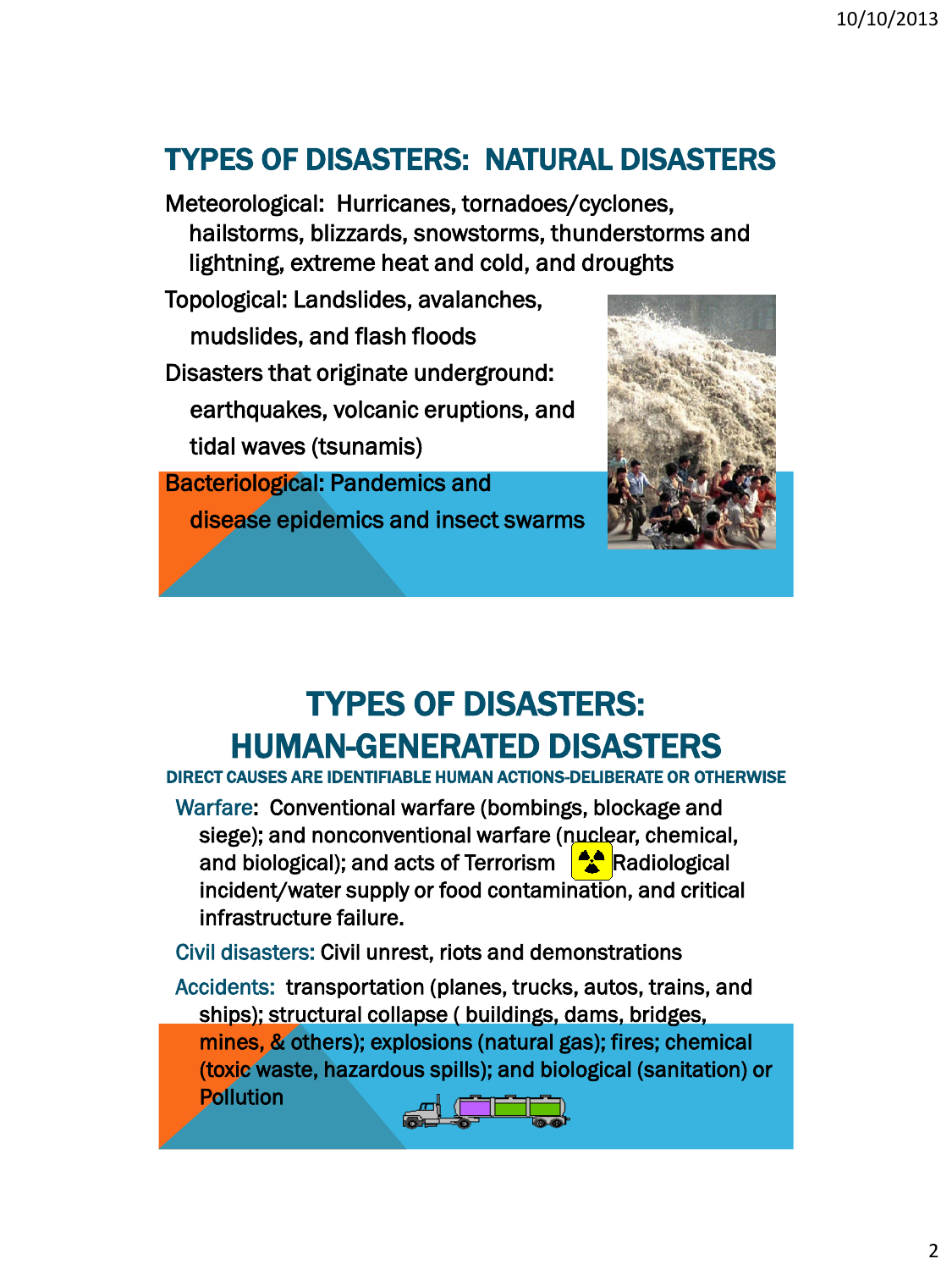10/10/2013

# PERSONAL PREPAREDNESS



### INDIVIDUAL AND FAMILY PREPAREDNESS

Training in first aid- stay current

Assisting in disaster relief efforts require you be healthy as possible, both physically and mentally

Assembling a disaster emergency kit for home, workplace, and car

Making a family plan

Professionally- be knowledgeable of your

 facility's & community disaster plans & evaluate performance through participating in mock disaster drills

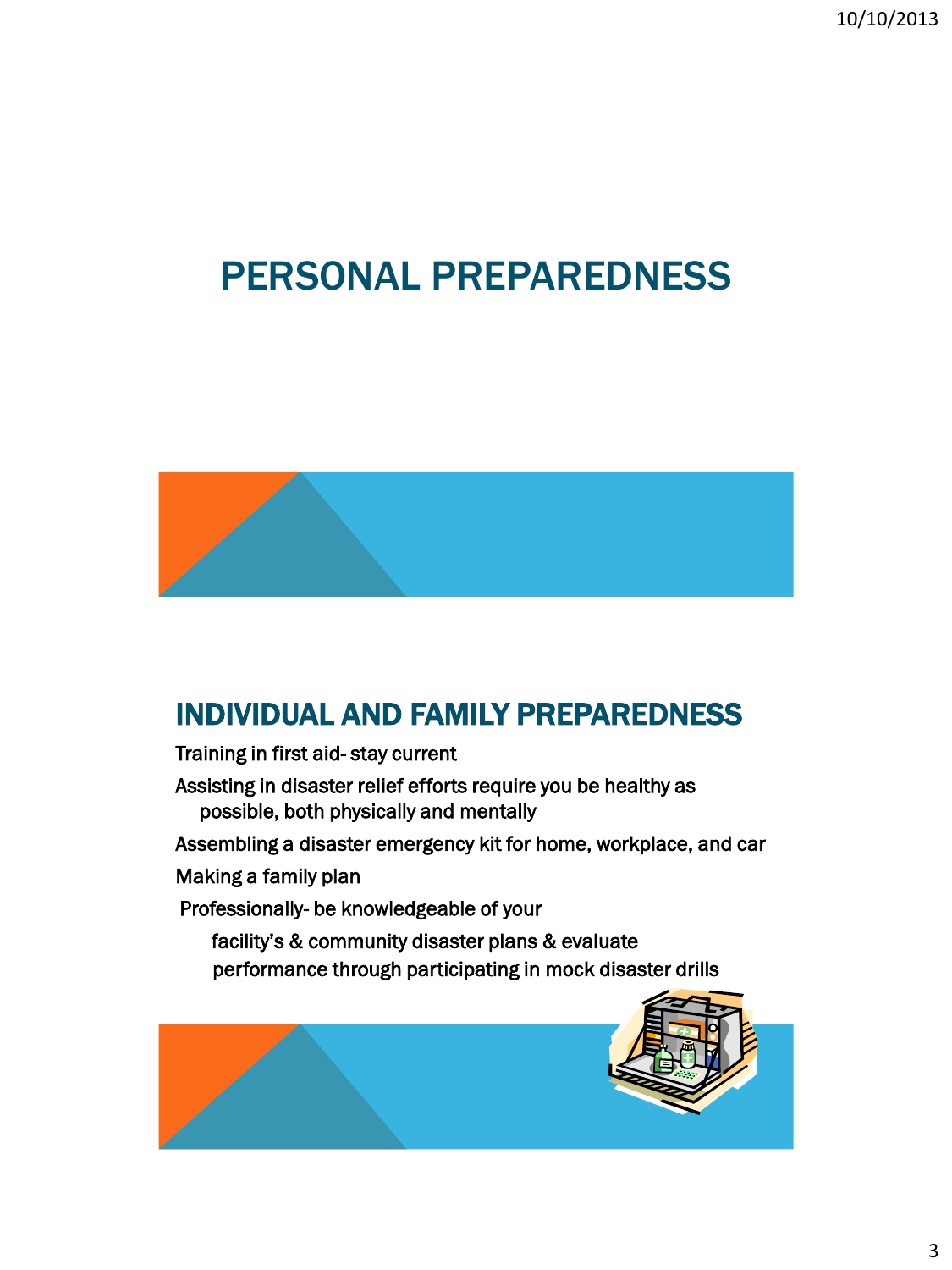## 72 HOUR EMERGENCY KIT CHECKLIST FIRST AID SUPPLIES

Adhesive Bandages, various sizes 5X9 Sterile Dressing (ABD) Conforming roller gauze bandage Triangular bandages (3) 2"X 2" sterile gauze pads 4" X 4" sterile gauze pads Antiseptic wipes, alcohol wipes Adhesive tape, 2" width Antimicrobial ointment

Alcohol based hand sanitizer Scissors, Tweezers, Hemostat Assorted sizes of Safety pins Surgical Masks & N-95 Masks Medium grade non-latex gloves Thermometer, Petroleum Jelly Cold Pack, Emergency Blanket First Aid Manual

# 72 HOUR EMERGENCY KIT CHECKLIST

i<br>I

#### Prescription/Non-Prescription Medicine kit Supplies

Aspirin and Non-Aspirin pain reliever Anti-diarrhea medication Antacid, Pepto-Bismol (for stomach upset) Laxative Benadryl, Sudafed Prescription Medications Personal Medical Supplies (syringes) Extra eyeglasses/ Contacts/ Contact Solution Hearing aides + Extra batteries

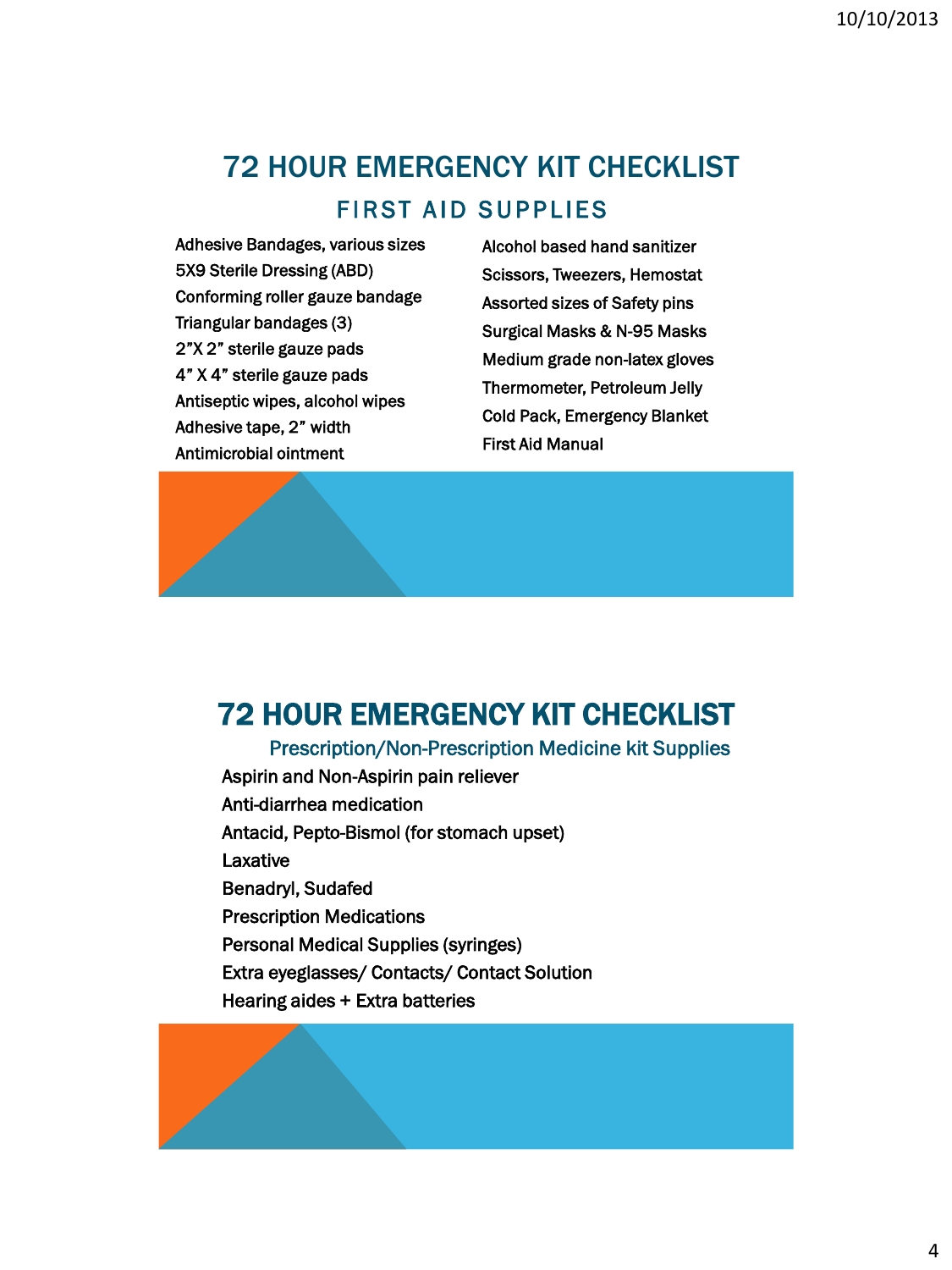# 72 HOUR EMERGENCY KIT CHECKLIST

#### SANITATION AND HYGIENE SUPPLIES

Wash cloth and small towel Soap and personal wipes Tooth paste, toothbrush and Dental floss Shampoo, comb and brush **Deodorants** Razor, shaving cream Feminine supplies

Lip balm, insect repellent, and sunscreen

Heavy duty plastic garbage bags, ties for personal sanitation use

Toilet paper, moist wipes, paper towel

Household bleach (non-scented) + medicine dropper 1:9 or 16 drops per gallon of water

Water Purification Tablets

### 72 HOUR EMERGENCY KIT CHECKLIST

#### EQUIPMENT AND TOOLS

Portable battery or wind up radio/ NOAA Weather Radio or Solar chargeable Radio Flashlight (wind up) or extra batteries for each person Waterproof matches in container Manual can opener Multi-purpose tool Duct tape, work gloves

Whistle, Post-it Notes and Paper, pens, and pencils Needle & Thread (sewing kit) Re-sealable bags- various sizes Battery operated alarm clock Small plastic shovel Cell phone and chargers 2-way radios & extra batteries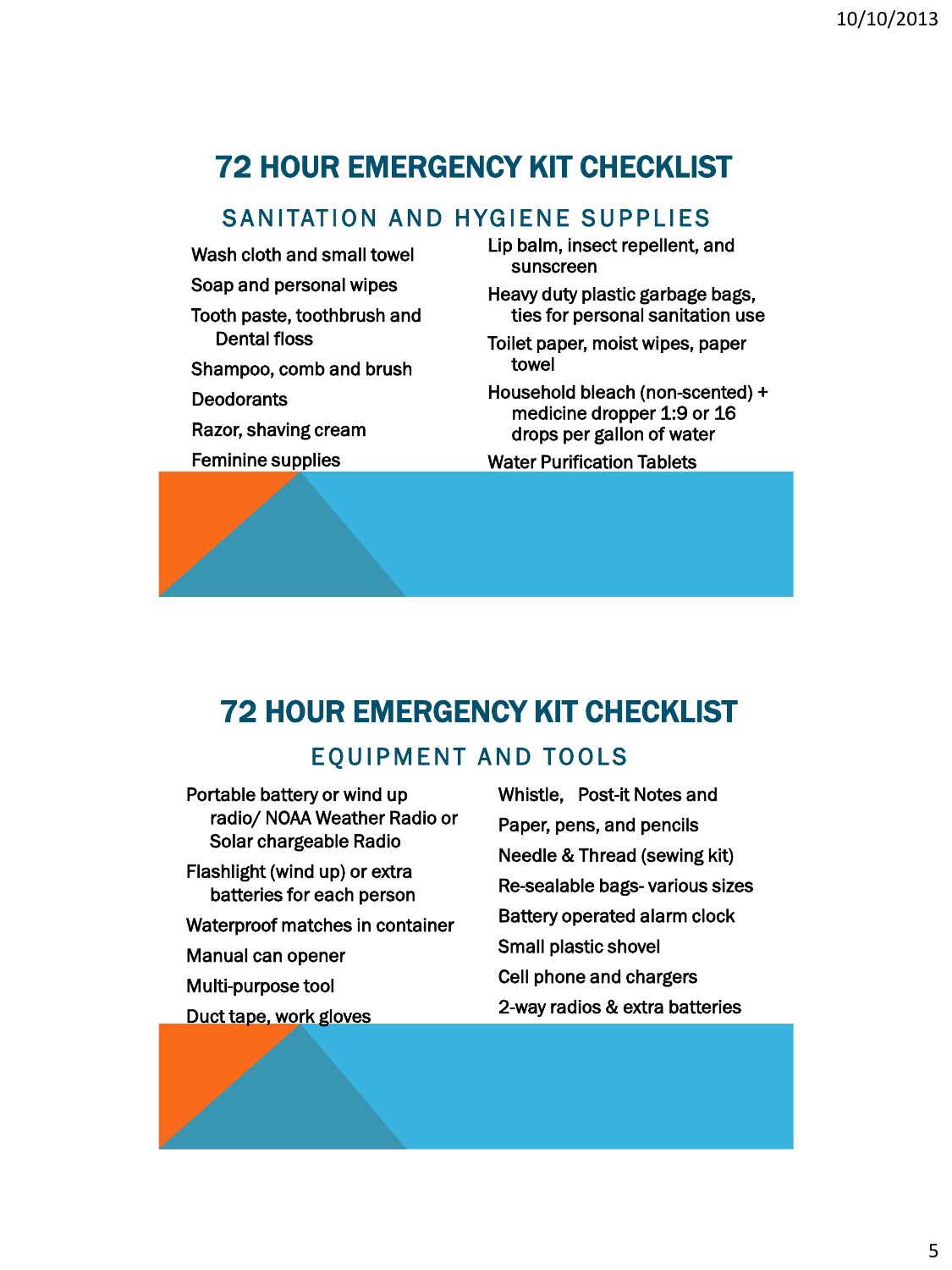# 72 HOUR EMERGENCY KIT CHECKLIST

### WATER AND NON-PERISHABLE FOOD

Water – (4 pints per person)

- Ready –to-eat meats, fruits, and vegetables, dehydrated meals- (add to water carried for reconstitution)
- High-energy foods/snacks such as peanut butter, crackers, jelly, nuts, granola bars, energy bars and trail mix
- Canned or boxed juices, milk and soup Special foods for special diets Cookies and hard candy Cereal and powdered milk



### 72 HOUR EMERGENCY KIT CHECKLIST

### CLOTHES AND BEDDING

Complete change of clothes for 3 days. (Rotate summer clothes - shorts & tee-shirts with winter clothes - jogging suits/jeans, long-sleeves and jacket) Undergarments & socks

Blankets / sleeping bag/ camp pillow Tarp and plastic sheeting

Sturdy shoes or boots

Rain gear (poncho), hat, sunglasses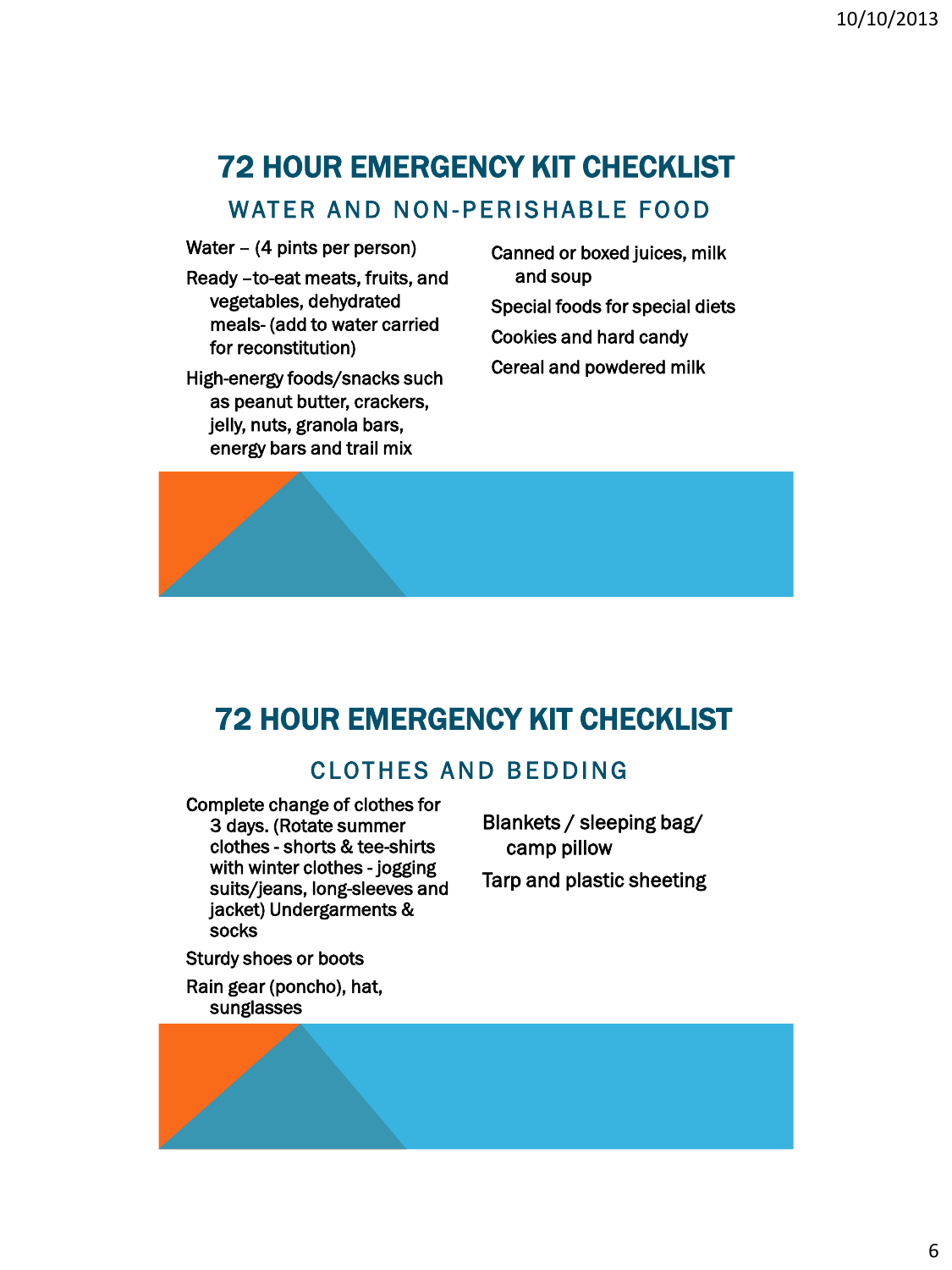### 72 HOUR EMERGENCY KIT CHECKLIST

#### DOCUMENTS AND KEYS

- Extra set of House & Car Keys
- Credit Cards
- Cash (\$300 per person- small bills no larger than \$20) and coins (\$10)
- Documents are listed in the Financial Preparedness section and copies kept in a waterproof bag in the 72 hour kit
- Map of local area, and state
- Phone numbers of places you could go



### 72 HOUR EMERGENCY KIT CHECKLIST

#### BABY OR CHILDREN

- Bottles, Pacifiers. Formula and Baby Food
- Diapers, Wipes, Diaper Rash Ointment
- Books, Games for Children **Activities**

#### Toy

Keep current picture of children with documents

#### PETS

- Collars, leashes, Food, Bowl, Bottled water.
- Pet carrier (required at shelters)
- Pet ID, Microchip # & manufacturer
- Pet Meds and Vaccination History- keep shots up to date
- Plastic bags for poop/ Cat Liter & Box

#### Keep picture of pet in case separated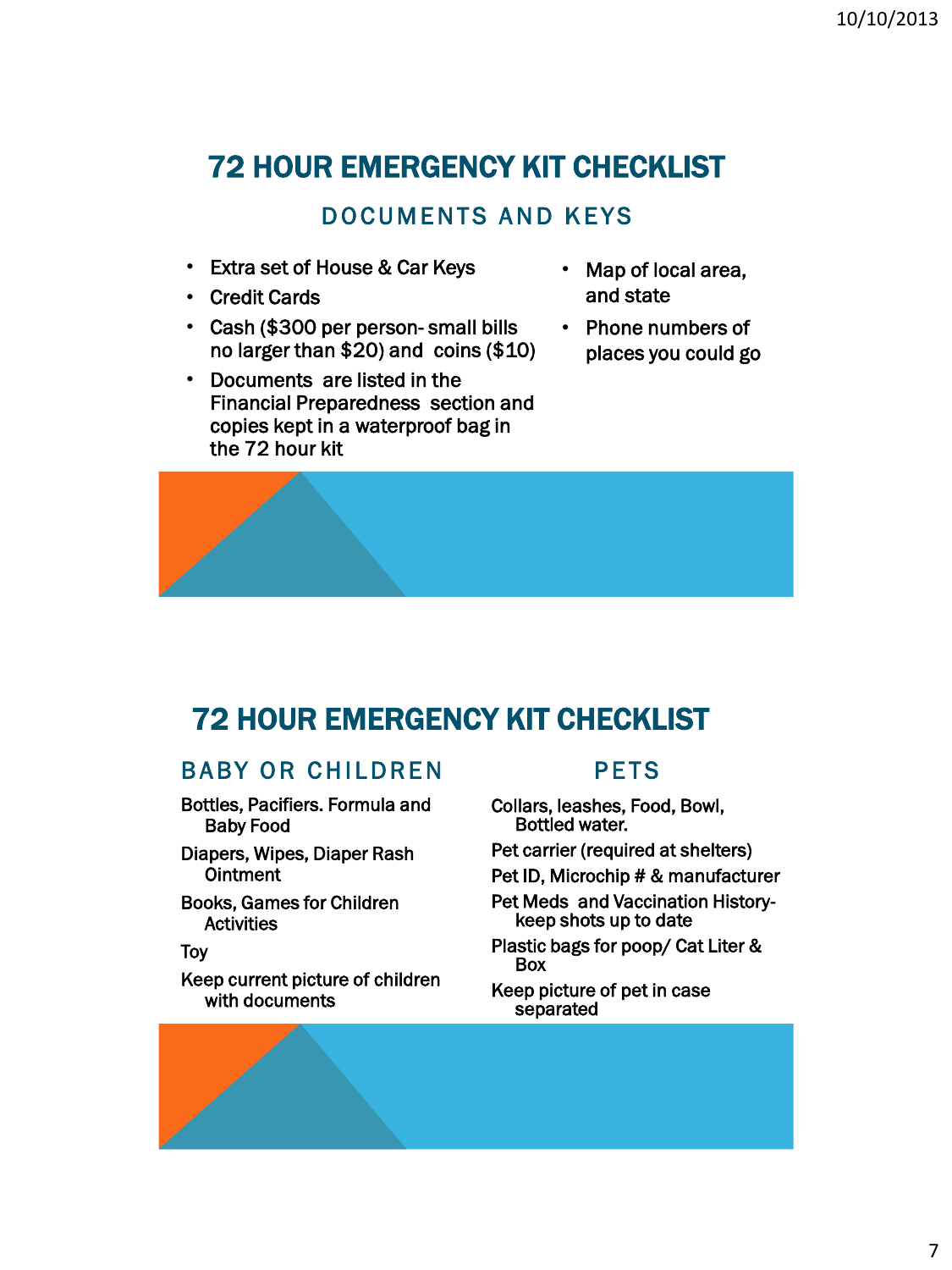### FAMILY EMERGENCY PLAN

- May or may not be together when disaster strikes
- Discuss different emergencies most likely to happen
- Know where to meet
	- •Outside the house in case of fire
	- •Outside neighborhood if evacuated
- •Identify responsibilities of members
- Let family know you are safe;
	- •Red Cross 1-800-RED-CROSS or 1-800-733-2767

## FAMILY COMMUNICATION PLAN

- Download a template from RedCross.org, FEMA.gov or TDSHS.gov
- Common information:

Ī

- Out of town Contact and information
- Local Contact Numbers
- Neighborhood and Out-of-Town Meeting Place
- Family Members –DOB, SS#, Important medical information
- Work Locations- Address, Phone #, Evacuation Location
- School Locations- Address, Phone #, Evacuation Location
- Places you frequent
- Important Numbers- Doctors, Dentists, Pharmacists, Med Insurance Vet, and Home owner Insurance

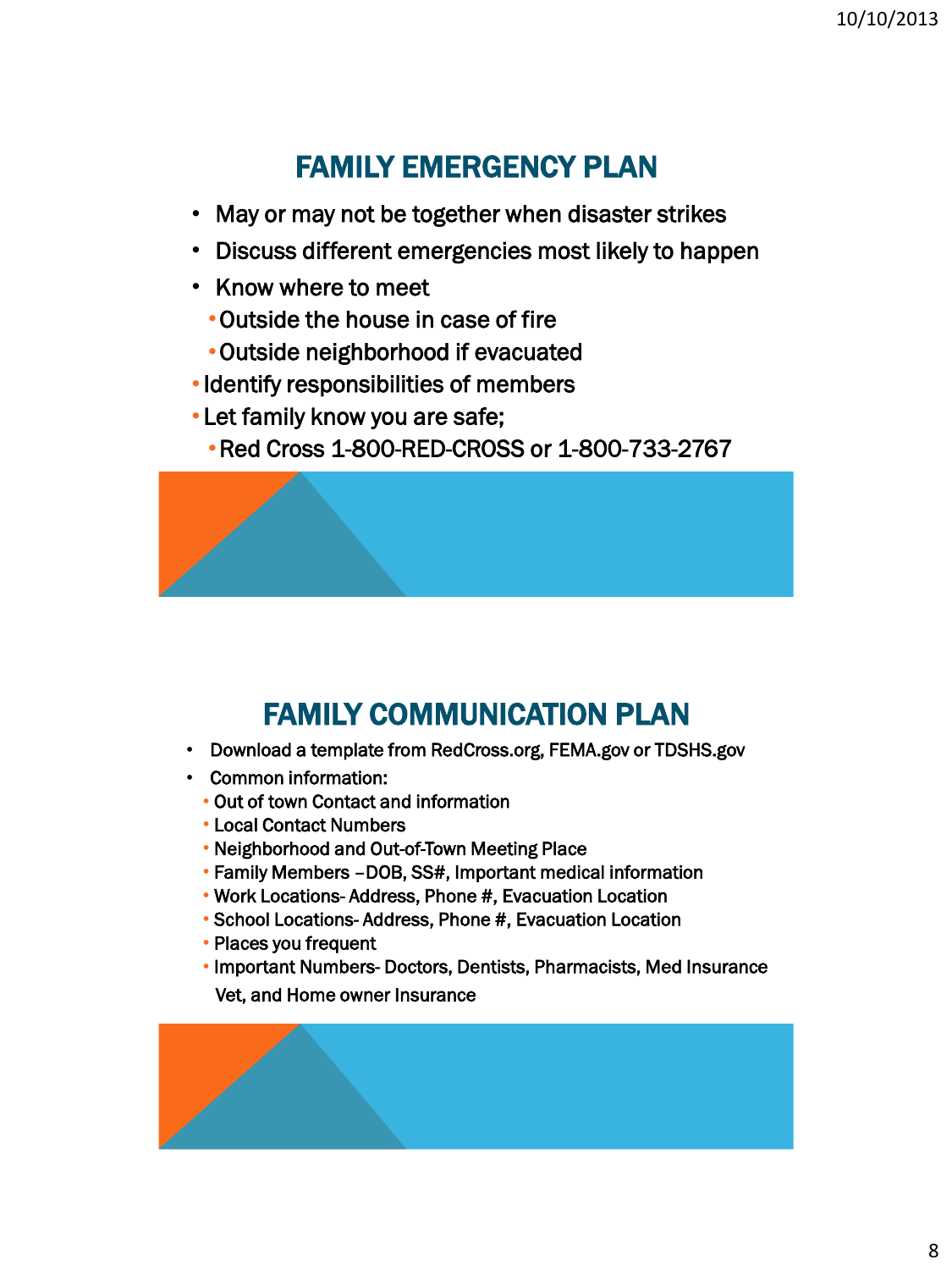### INDIVIDUAL CONTACT CARD

- Contact number template at RedCross.org, FEMA.gov, and TDSHS.gov
- Each member of family must have card in wallet, purse or backpack
- Identify friend or relative out of state to notify they are safe • Tell all friends & family you listed them in case of an emergency
- In Case of Emergency (ICE) Program Cell phone in all family members
- Teach all members of the family how to text message
- Subscribe to alert services on your phone:
	- Instant text/emails to alert bad weather, road closings and local emergencies
	- WEA wireless app and CTIA Imminent Threat Alerts & Amber Alerts

### FINANCIAL PREPAREDNESS

- Plan to pay bills keep copy of utility & water bill, rent
- Access important records/ accounts
- Safeguard valuables due to damage from fires, floods, and other disasters
	- Computer storage devices (USB, CD/ DVD)
	- Waterproof Storage containers
	- Photos of family members, keepsake & treasured items
- Identify important documents/ Keep in safe place
- Make copies of important documents for Personal Kit backup on USB/ Flash Drive – Protect from Identity theft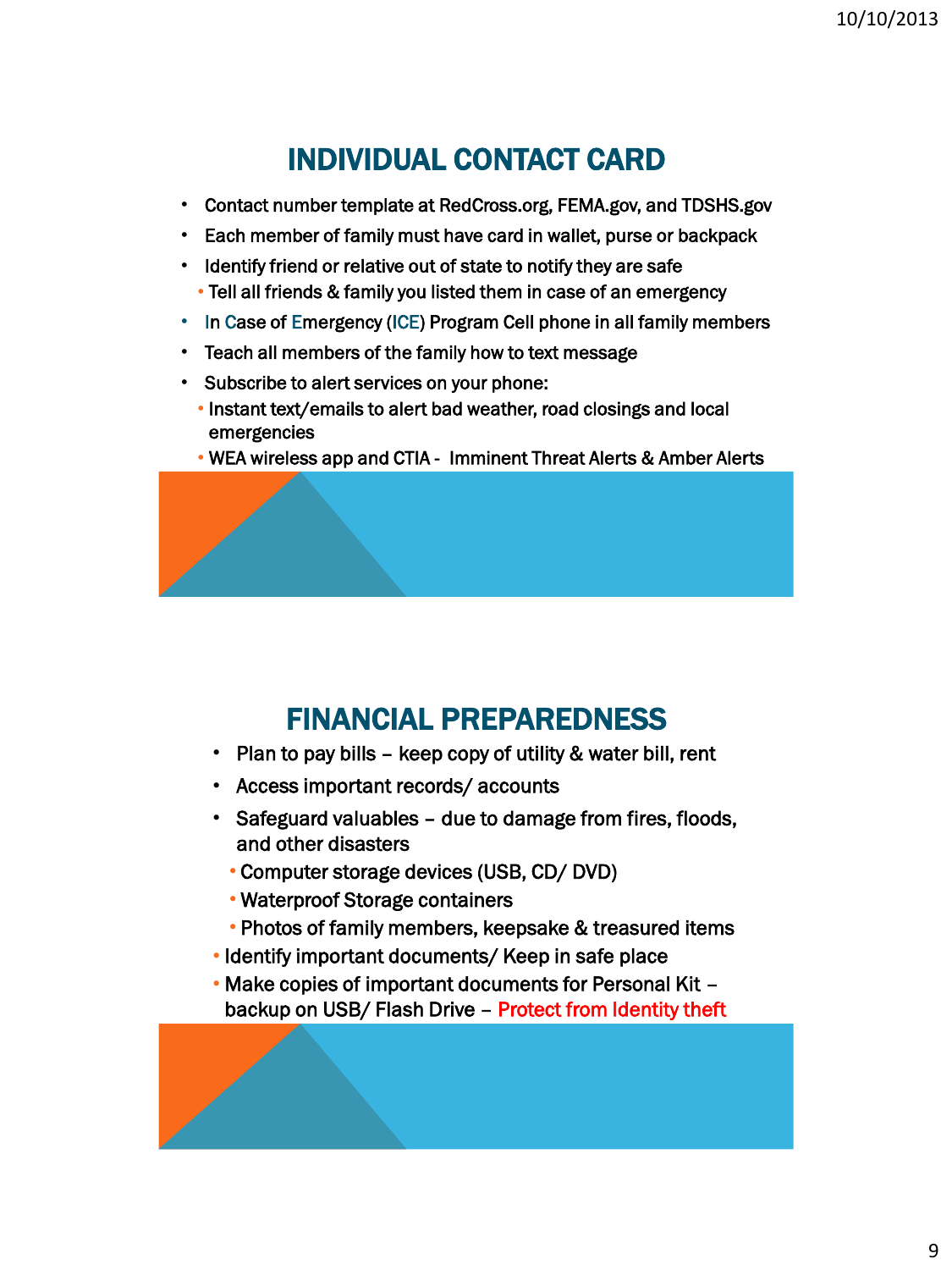#### FINANCIAL PREPAREDNESS

#### PRE-DISASTER DOCUMENT CHECKLIST

- □ Vital Records (Birth, Marriage, Divorce, Adoption, Child Custody, Death Certificate)
- □ Passports, Drivers License, Military ID, or other IDs
- $\square$  Social Security Cards
- $\Box$  Property leases, Deeds, Mortgages, & Records
- □ Financial Documents- copy of Pay Stub, Bank Accounts
- $\Box$  Legal Titles (Homes, Cars)
- $\Box$  Insurance Policies (Home, Car)
- Wills, Living Wills and Power of **Attorney**
- $\Box$  Recent Tax Returns
- $\Box$  Medical Records (History/ Conditions/ Current Meds/ Providers- contact information/ Health Insurance/Medicare/ Medicaid/ Dental)

### FINANCIAL PREPAREDNESS PRE -DISASTER DOCUMENT CHECKLIST

- □ Debit/Credit Card Numbers (Contact phone # for each)
- □ Home/ Bank/ Safety Deposit Information/Keys
- $\Box$  Records of Passwords/ Personal Identification # (PINS)
- $\Box$  Family Photos, Keepsakes, Jewelry or other mementos
- $\Box$  Photographic/ Data Inventory of Valuables (Photos, Videos, CD/DVD, Flash Drive)
- $\Box$  Professional License, CPR Card, Employee ID Badge
- $\Box$  Other (e.g. CHL License, Military Discharge Papers)

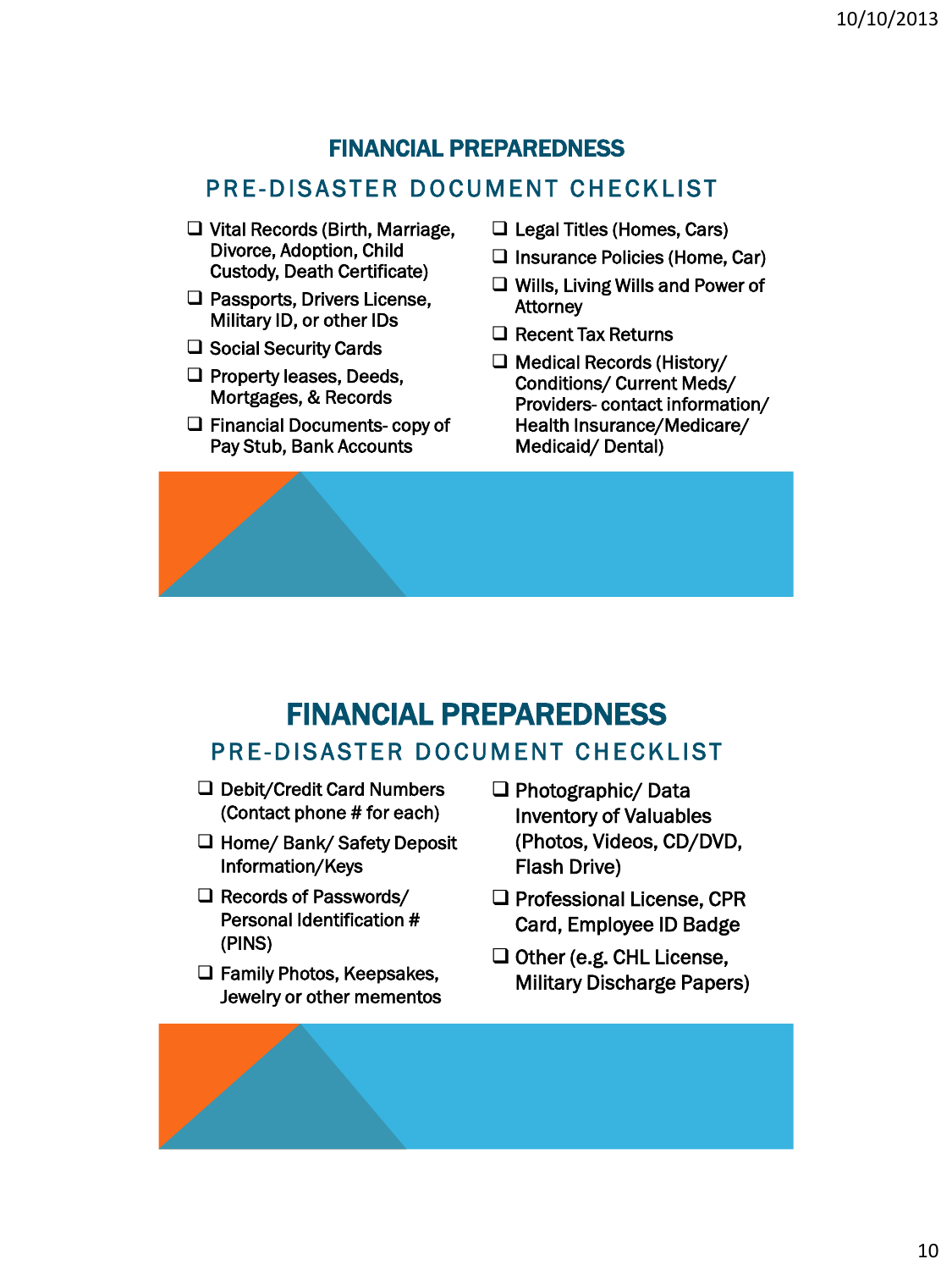### NATIONAL STRATEGY FOR HOMELAND SECURITY (STRATEGY) FOUR GOALS

- 1. Prevent and Disrupt Terrorist Attacks
- 2. Protect the American People and our infrastructure and key resources
- 3. Respond to and recover from incidents that do occur
- 4. Continue to strengthen the foundation to ensure our longterm success



### NATIONAL RESPONSE FRAMEWORK (NRF) (HOMELAND SECURITY'S 2008 VERSION)

- Guide to how the Nation conducts all-hazards response
- Links all levels of Government, Non-governmental Organizations (NGO) and the Private Sector
- Five Key Principles:
	- Engaged Partnerships
	- Tiered Response
	- Scalable, Flexible, & Adaptable Operational Capabilities
	- Unity of efforts through Unified Command (ICS- Incident Command System)
	- Readiness to Act

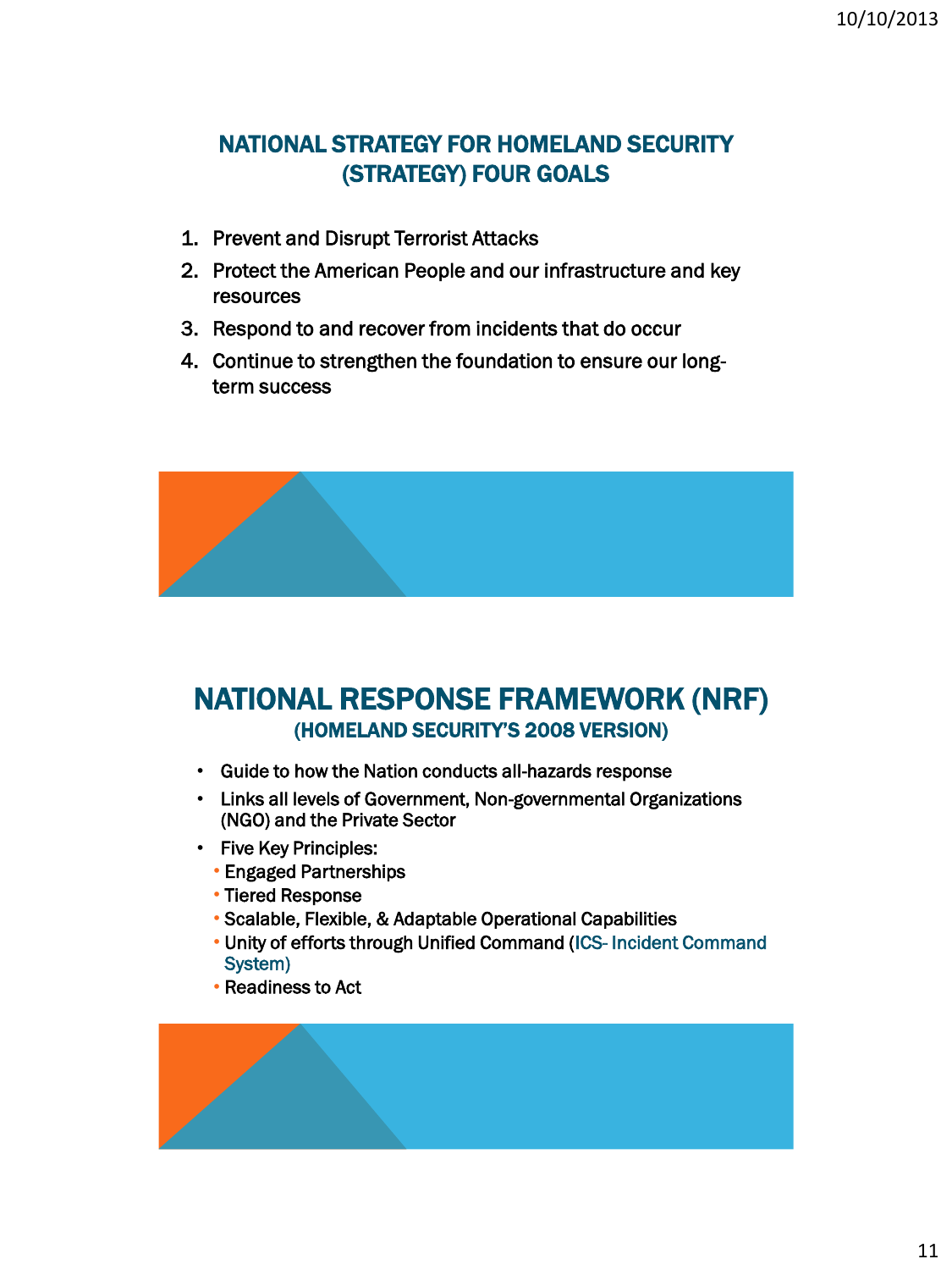### INCIDENT COMMAND SYSTEM (ICS)

- Team effort unified command
- Allows all agencies with different legal, jurisdictional and functional responsibilities to:
	- Coordinate
	- Plan
	- Interact effectively on scene
- Provide Joint support through mutually developed incident objectives and strategies established by the Command level
- Each participating agency maintains its own authority, responsibility, and accountability
- Framework employs National Incident Management System (NIMS)



#### NATIONAL INCIDENT MANAGEMENT SYSTEM (NIMS) (COMPANION DOCUMENT TO NRF)

- A unified, all-discipline and all-hazards approach to domestic incident management
- Established a common language and structure enabling all those involved in disaster response the ability to communicate together more effectively and efficiently

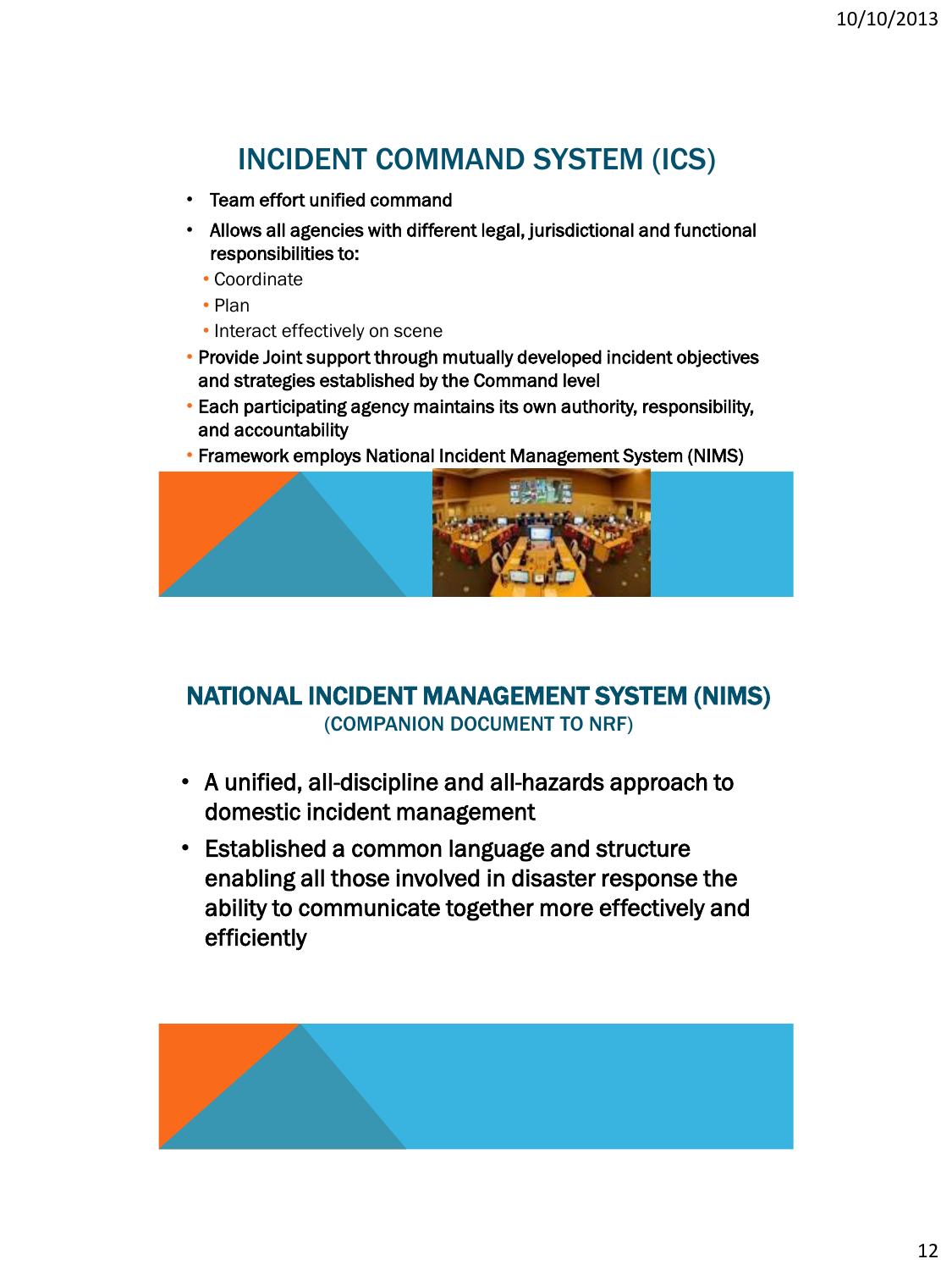# NIMS AND ICS FREE ON-LINE TRAINING

#### COURSES FROM FEMA

- IS- 100 HC (Healthcare providers): <http://training.fema.gov/EMIWeb/IS/is200HCa.asp>
- IS- 200 HC (Healthcare Providers): <http://www.training.fema.gov/EMIWeb/IS/is100HCb.asp>
- IS- 700 <http://training.fema.gov/EMIWeb/IS/is700a.asp>

## EMERGENCY SUPPORT FUNCTIONS (ESF)

- Lead by Secretary of Health and Human Services (HHS)
- Provides coordinated federal assistance to declared disasters
- ESF Departments include: Transportation, Communication, Infrastructure, Hazard Materials, Search and Rescue, Agriculture, Resource, Energy, Community Resources and ESF 8- Responds to Public Health, Medical Care Needs, Mental Health, and Mass Fatality Management.

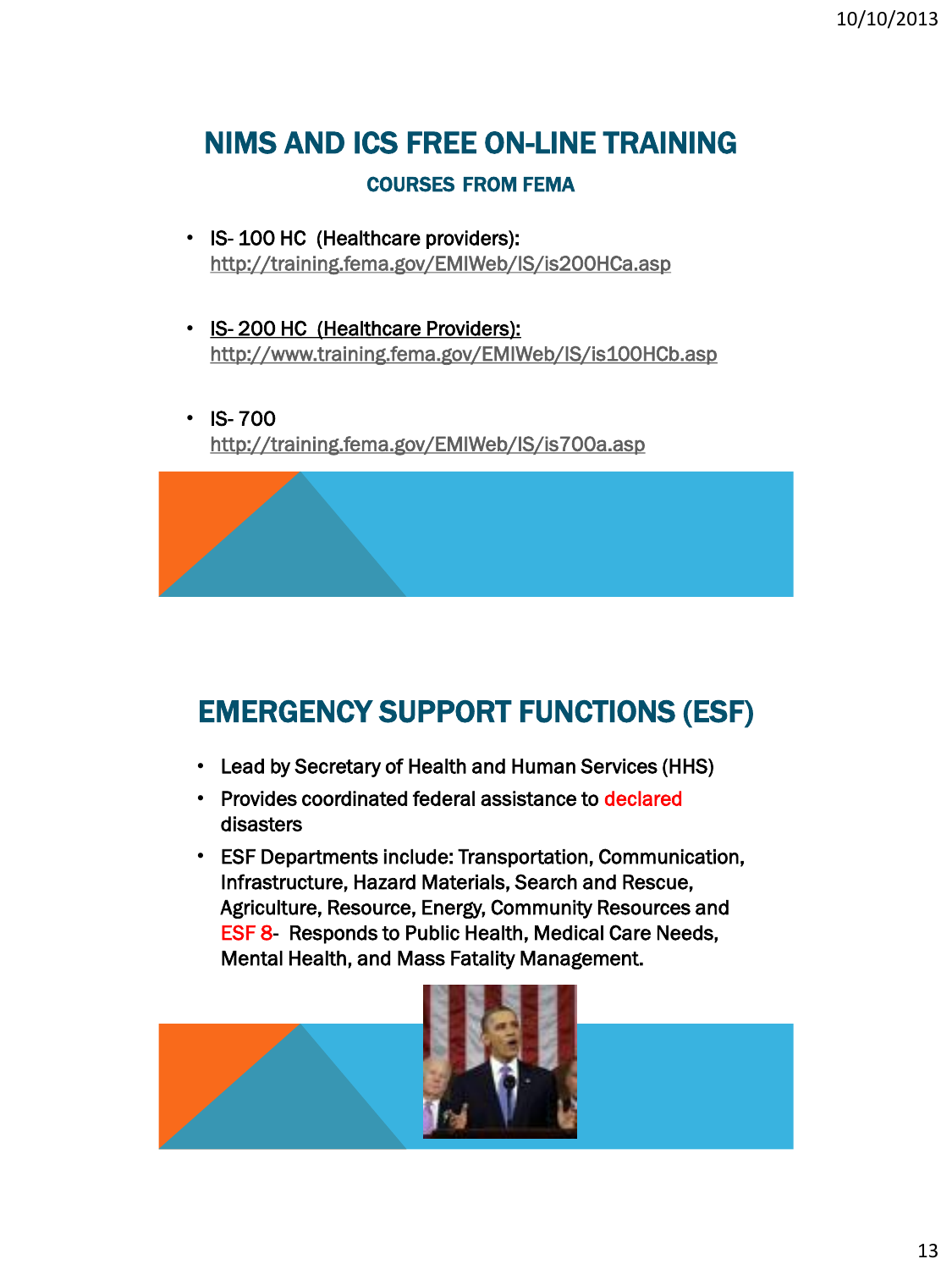### EMERGENCY SUPPORT FUNCTION ESF-8

- Scope:
	- Assessment of Public Health and Medical Needs
	- Health Surveillance
	- Health/ Medical/ Vet Equipment and Supplies
	- Patient Evacuation (with assistance of Department of Defense (DOD), VA, and FEMA
	- Patient Care
	- Safety and Security of Drugs, Biologics, and Medical Devices
	- Blood and Blood Products
	- Food Safety and Security- Agricultural Safety & Security
	- All-hazard Public & Medical Consultation, Technical support & **Assistance**
	- Behavioral Health care
	- Public Health and Medical Information **Vector Control** • Potable Water/Wastewater and Solid Waste Disposal • Mass Fatality Management, Victims Identification and
		- Decontamination of Remains
	- Veterinary Medical Support

#### VOLUNTEER ORGANIZATIONS AFTER DISASTER (VOAD)

- Founded in 1970 and is Non-profit
- 50 of the country's most respectable national organizations (faith based, community-based and other non-governmental orgs )
- 55 state/ territories
- Emergency Service Organization:
	- Provide wide range of skills
	- Service to fellow man, communities, and our nation
	- Promote collaborative relationships & practices throughout the disaster cycle
	- Represents thousands of professional staff & volunteers with unique skills and resourceful spirit
- Website: [www.nvoad.org](http://www.nvoad.org/) for volunteering

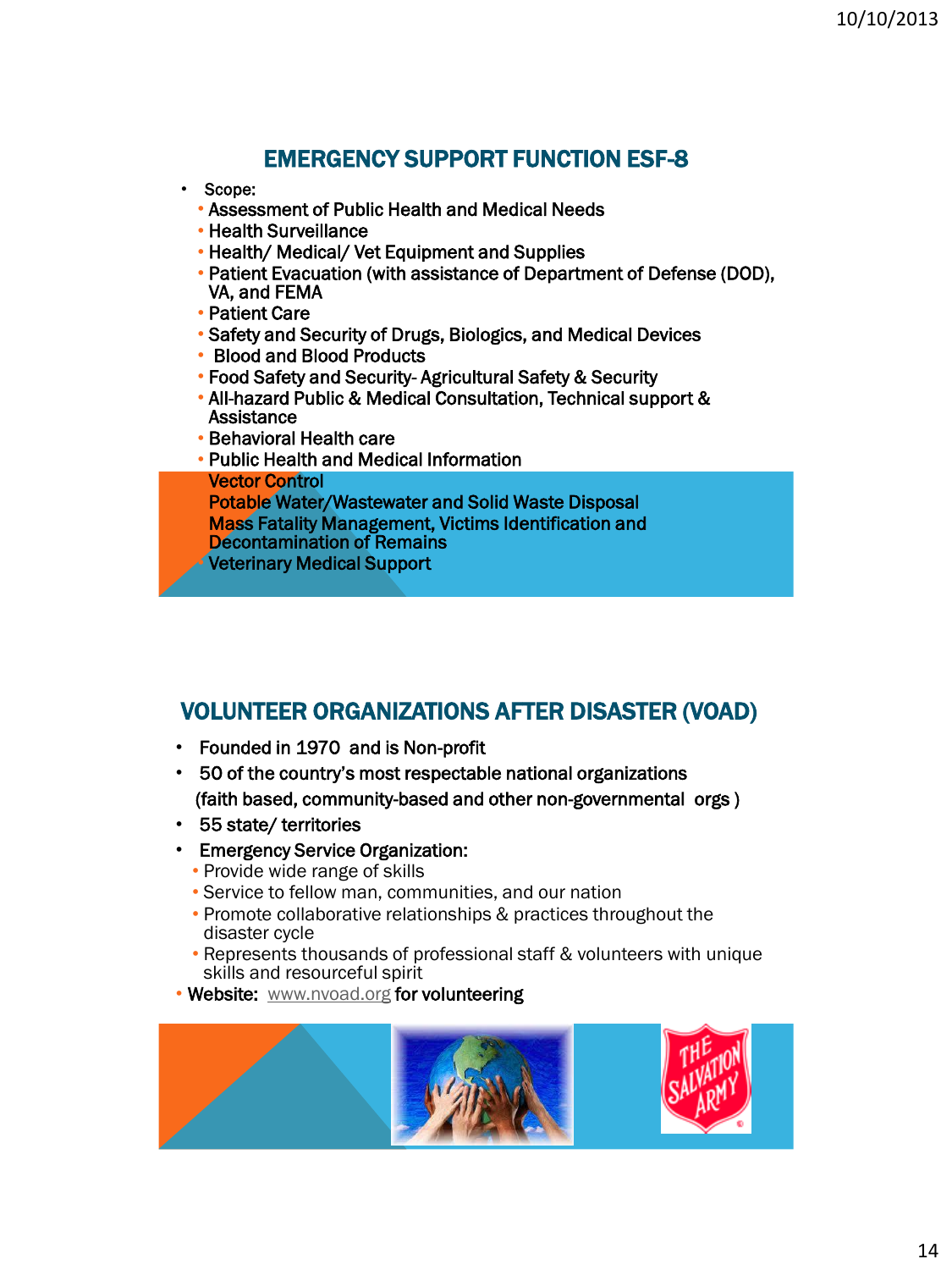### NURSES NEED TO …

- … be involved in all stages of prevention and related activities
- … research the community disaster plan and how it has been used in past incidences
- … become active in one of the voluntary organizations to train, practice in mock drills, and become proficient in teaching the skills
- … educate others about disasters and how to prepare for and respond to them
- … keep up-to-date on latest recommendations and advances in life-saving measures



## QUESTIONS NURSES SHOULD ASK

- 1. What kind of disasters threaten the communities where I live?
- 2. What injuries should I expect from different disaster scenarios?
- 3. What are the evacuation routes?
- 4. Where are shelters located?
- 5. What warning systems are used so I can respond effectively, personally, and professionally during different types of disasters?

Copyright © 2011, by Saunders, an imprint of Elsevier Inc.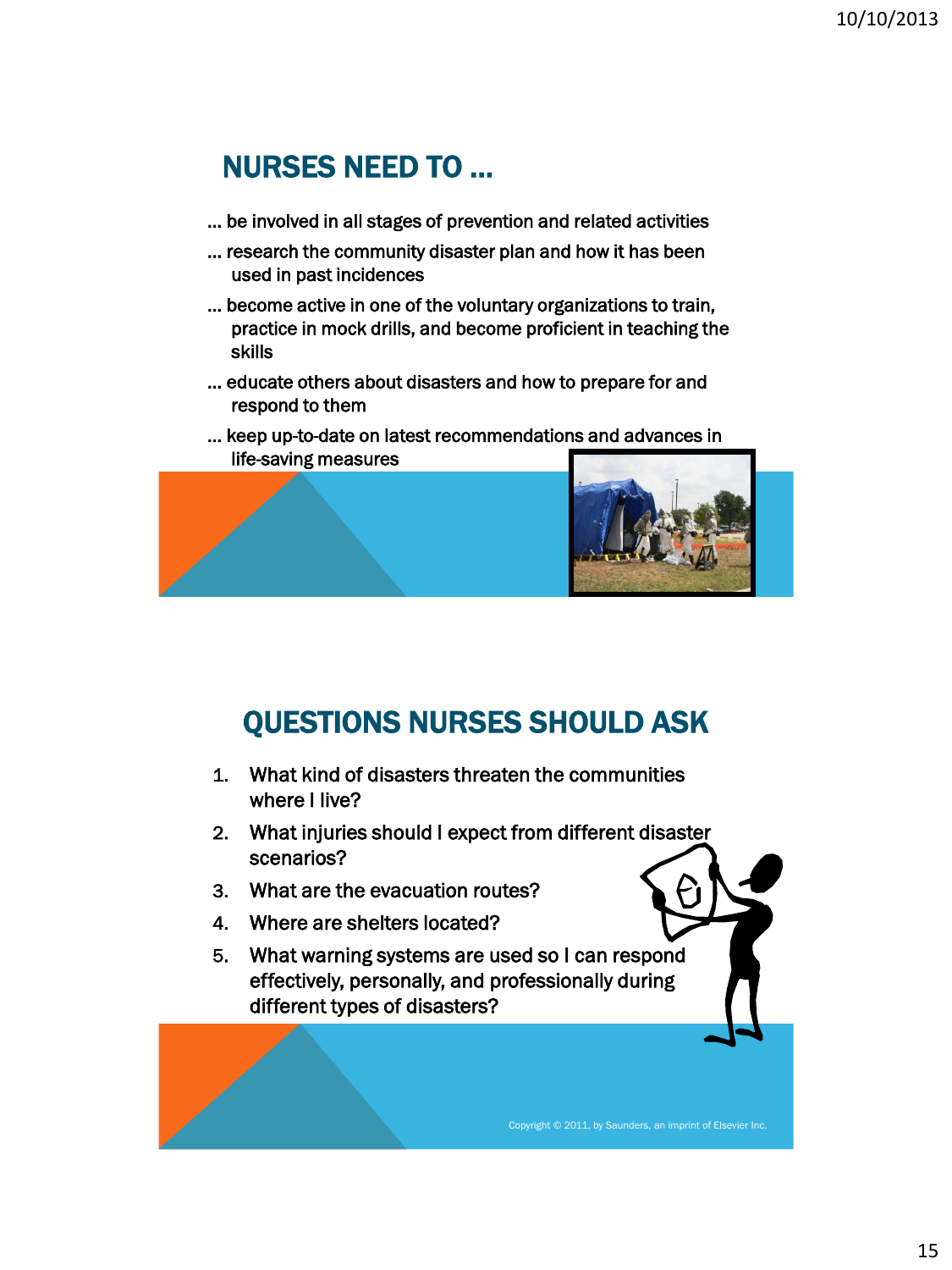#### ROLE OF THE NURSE IN COMMUNITY DISASTER **RESPONSE**

- Maintain health, license, CPR certification
- Good physical assessment skills are vital for success
- Triage skills are used during the impact stage of the disaster
- Knowledgeable about teamwork & interdisciplinary effort utilizing ICS Command System and NIMS Communication skills
- Working with the media to inform and educate, the use of public health interventions to minimize risks from communicable diseases, and the securing of community resources for victims

## DISASTER TRAINING OPPORTUNITIES

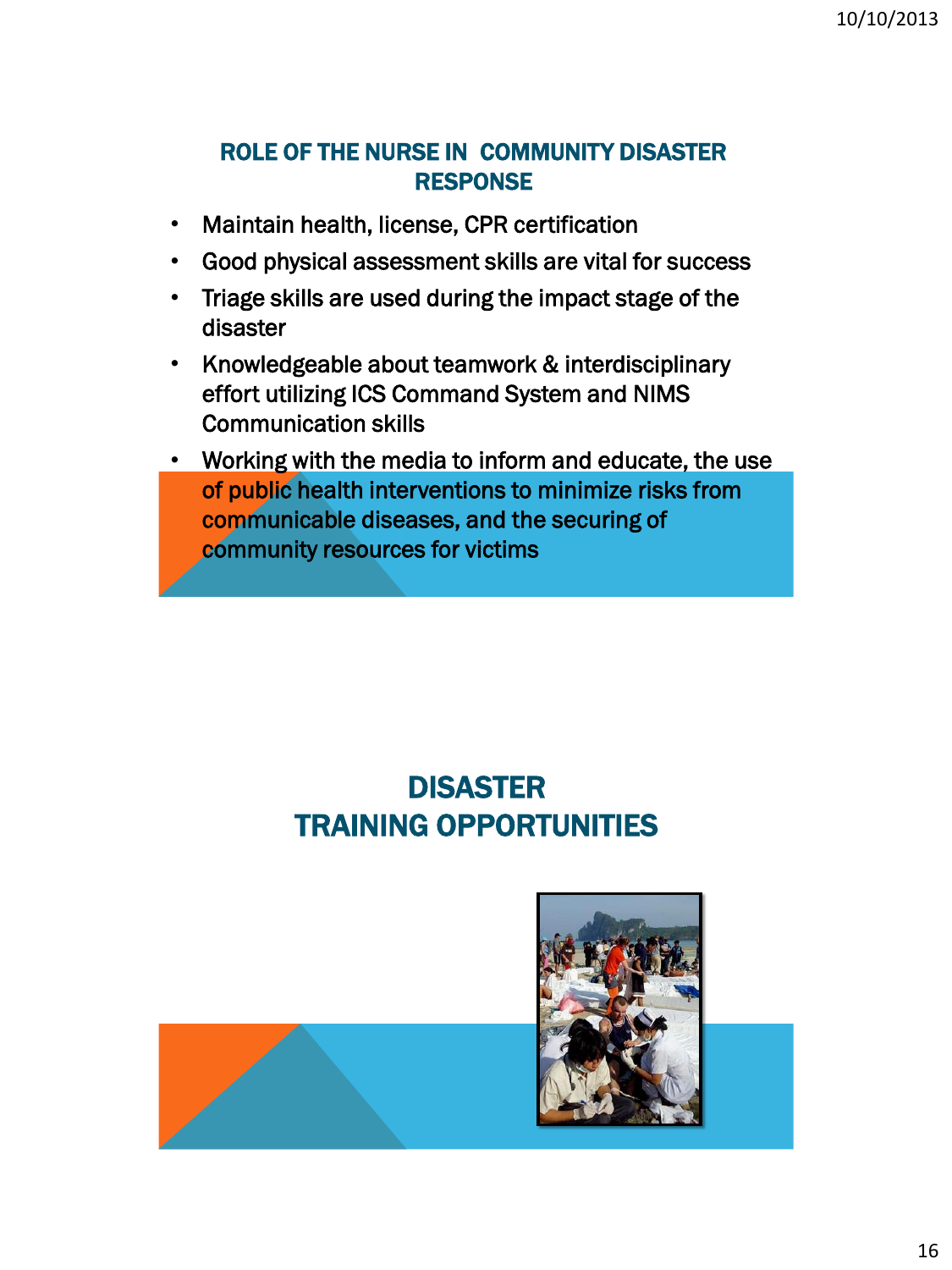#### DIVISION OF CIVILIAN VOLUNTEER- MEDICAL RESERVE CORPS (MRC)

#### DALLAS COUNTY MRC

Sponsored by Dallas Co Health and Human Services

 2377 N. Stemmons Freeway Suite 500

Dallas, TX 75207

Contact: Jess Wade

214-819-1922

Total Volunteers: 1687

#### TARRANT COUNTY MRC

Sponsored by TC Public Health 1101 South Main Street Suite 2506 Fort Worth, TX 76104 Contact: Monica Tipton, M.Ed 817-321-5319 Total Volunteers: 1778





### AMERICAN AND INTERNATIONAL RED CROSS DISASTER SERVICES

American Red Cross (ARC) is a humanitarian organization led by volunteers and guided by the Congressional Charter and the Fundamental Principles of the International Red Cross Movement (ARC, 2008)

The ARC provides relief to victims of disasters and helps people prevent, prepare for, and respond to emergencies.

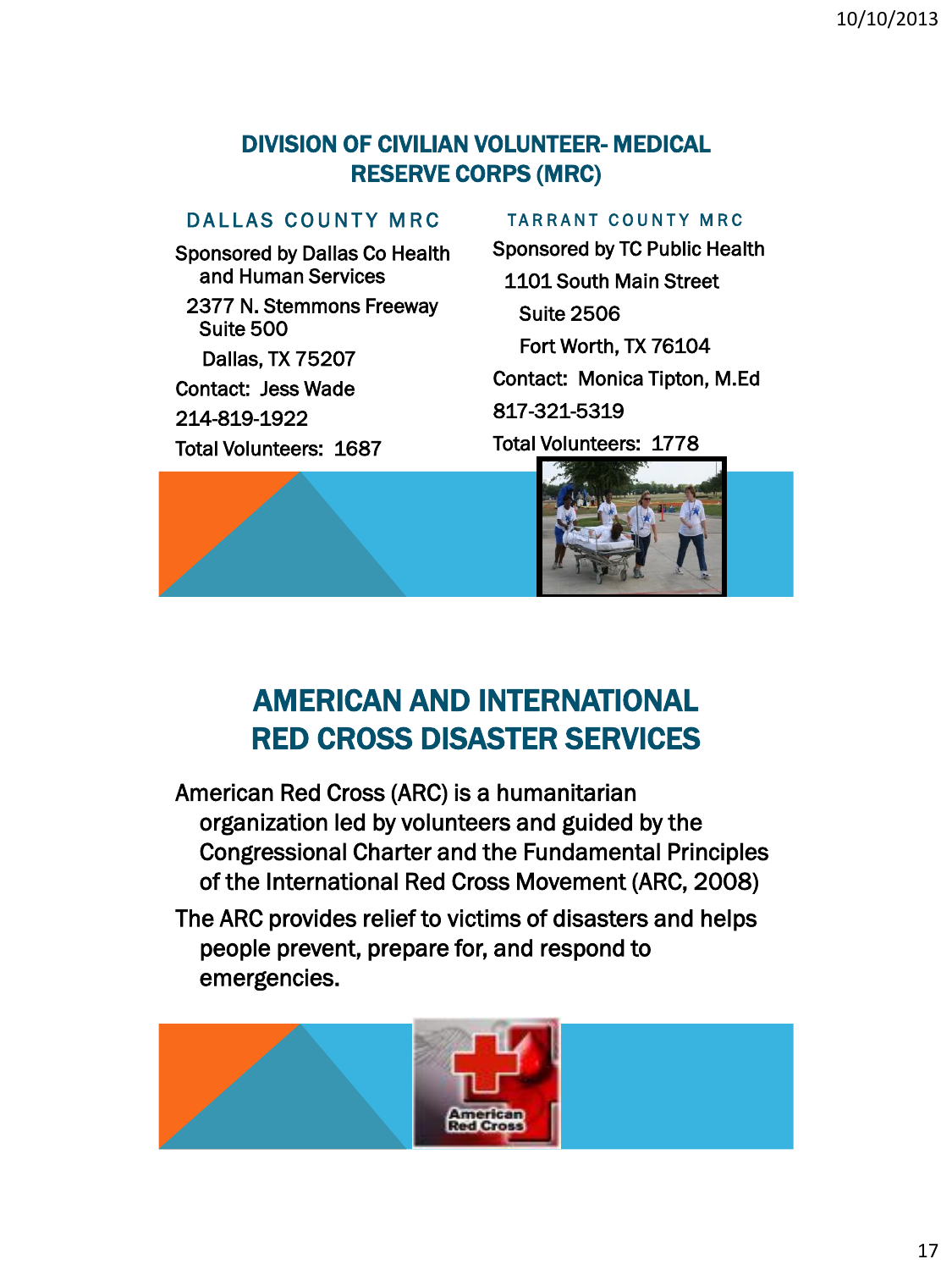### NATIONAL DISASTER MEDICAL SYSTEM (NDMS)

- Uses Disaster Management Assistance Teams (DMATs)
- DMAT multidisciplinary rapid response element that supplements local medical care until other resources can be mobilized or situation resolved
- Deploy with 72 hours of medical supplies and equipment providing medical care to victims: Triaging, providing care in adverse/austere conditions, and preparing patients for evacuation
- Under NDMS, when activated, become an intermittent federal employee and nursing licenses are recognized by all states.
- NDMS recruits personnel for training opportunities and are hired by geographical areas.



### REGISTERED NURSE RESPONSE NETWORK (RNRN)

- Formed by National Nurses Organizing Committee (NNOC) & California Nurses Association (CAN) and coordinated by National Nurses United (largest union & professional association of RNs in US)
- RN disaster response network
	- Provides support for volunteer nurses when disaster strikes
	- Focus on providing patient care to victims in disaster stricken areas
	- Provides airfare, lodging and facilitates out-of-state licensure
	- Conducts educational courses on
		- Universal healthcare
		- Disaster preparedness/ response standards

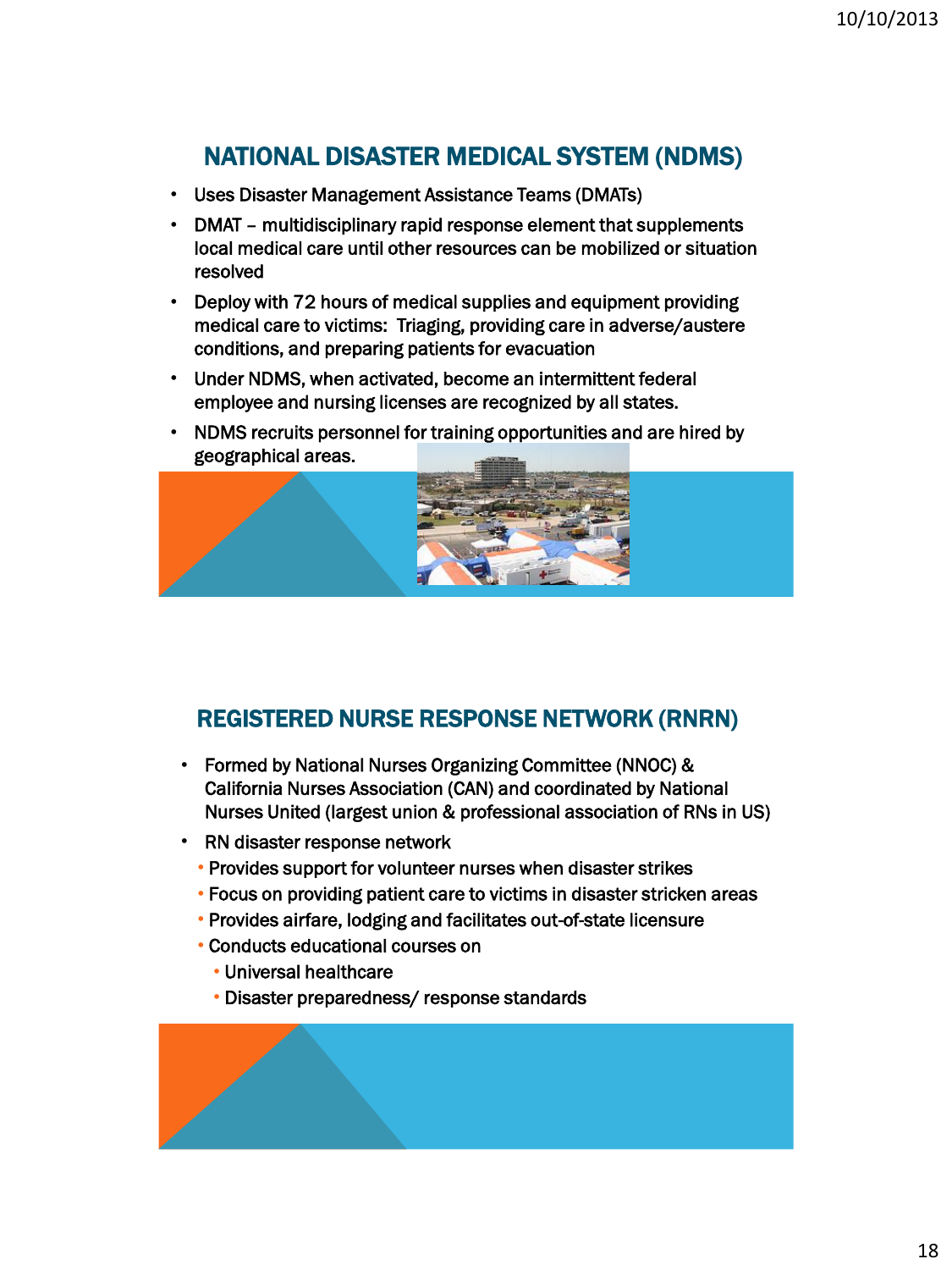#### WEBSITES THAT OFFER ONLINE TRAINING

Red Cross [www.redcross.org](http://www.redcross.org/) TDSHS [www.tdshs.gov](http://www.tdshs.gov/)

- FEMA [www.fema.gov](http://www.fema.gov/)
- CDC [www.cdc.gov](http://www.cdc.gov/)
- FEMA www.ready.gov
- Emergency Management Courses for the Community: (EMI website)
- IS-248 Integrated Public Alert and Warning Systems (IPAWS) for the American public
- IS-909 Community Preparedness- Simple Activities for Everyone (Neighbors helping neighbors –rely on first 72 hours after a disaster)



### VICTIMS WITH FUNCTIONAL NEEDS SUPPORT SERVICES (FNSS)

- Disability –too broad, not always medical, but functionally based. No longer calling it "Special Needs"
- Framework to maintain functional independence= Functional **Preparedness**
- ADA, Fair Housing and Civil Liberties/ Civil Right's Requirement are not waived in disaster situation
- Emergency managers and shelter planners have the responsibility to ensure that sheltering services and facilities are accessible
- Functional Need's Support Services (FNSS) can be incorporated into existing Shelter Plan and Resources

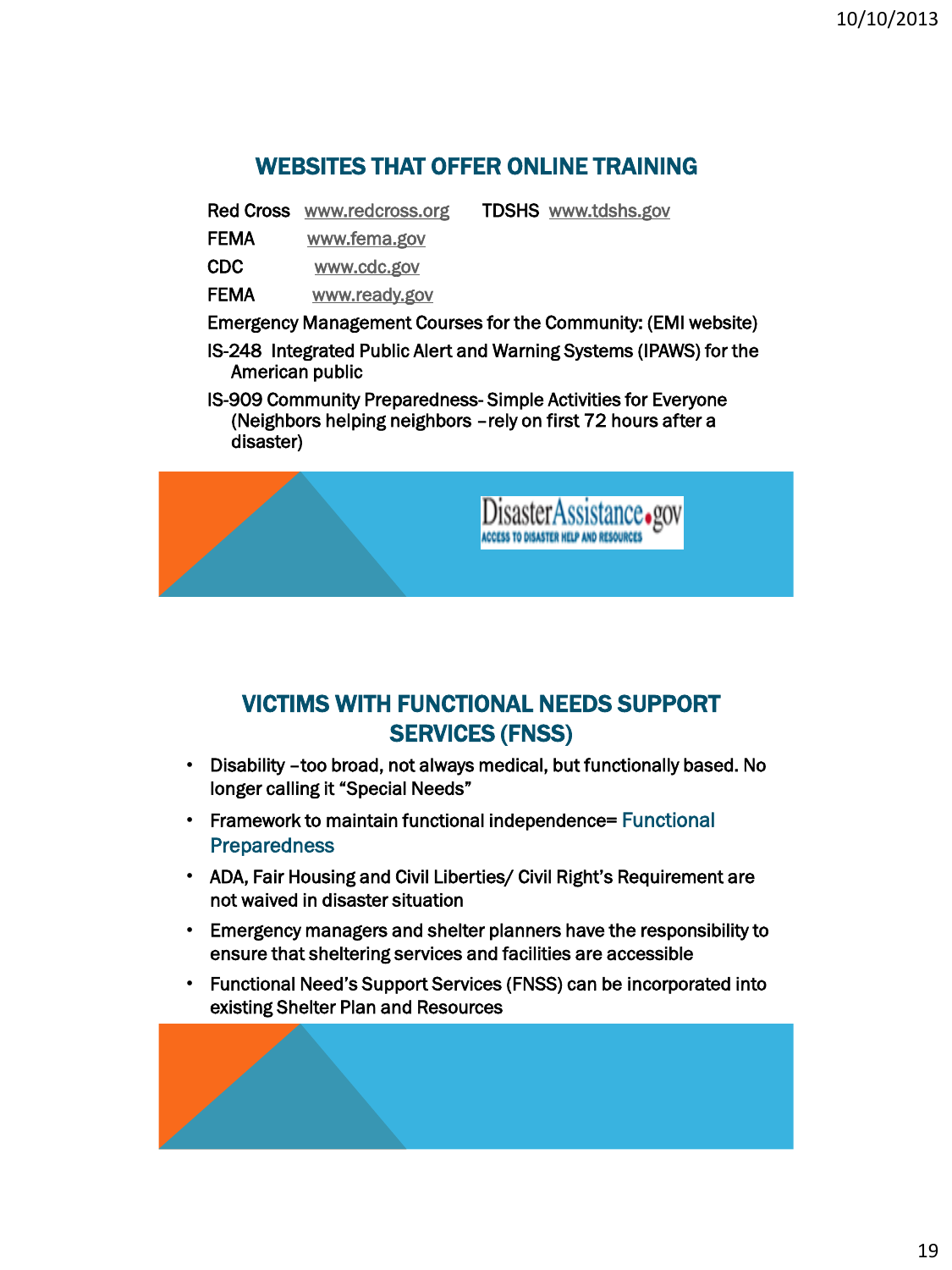#### FUNCTIONAL NEEDS SUPPORT SERVICES (FNSS)

- Diversity of Community needs during disaster is a significant part of the population
- Match resources to needs before, during and after Public Health emergencies and disasters
- FNSS needs: physical, sensory, mental health and cognitive/ intellectual disabilities affecting their ability to function independently without assistance/supervision.
- Others that may benefit from FNSS are: Women in late stage of pregnancy, seniors, and people whose body mass requires special equipment



#### FUNCTIONAL NEEDS SUPPORT SERVICES (FNSS)

- Most individuals with access and functional needs can be accommodated in a general population shelter with support
- Match responses to needs:
	- Communication- limited ability to read, speak, write or understand English. LEP- Limited English Proficiency LEP.gov is a website with interpretation/translator services
	- Medical/ Mobility –Chronic medical condition (ERSD, AIDs) or access to care (dialysis) or access to a medication
	- Independence- Maintain as much as possible, may just need volunteers for personal assistance with ADL
	- Supervision- needing supervision not medical care
	- Transportation- if patient has wheelchair, does he have his own vehicle or is there a need to obtain

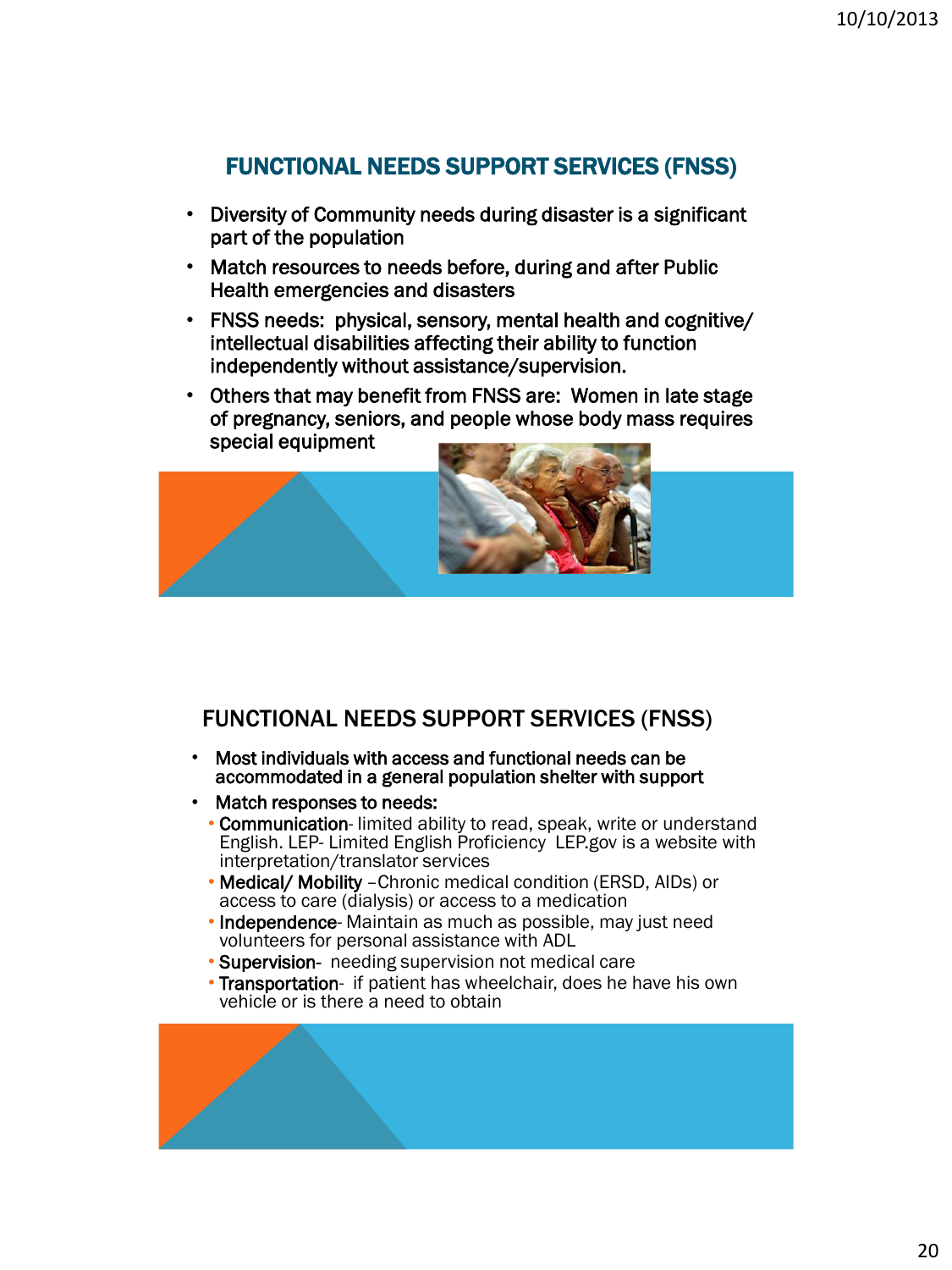## REMEMBER: DOING THE RIGHT THING DOES NOT GUARANTEE A GOOD **OUTCOME**